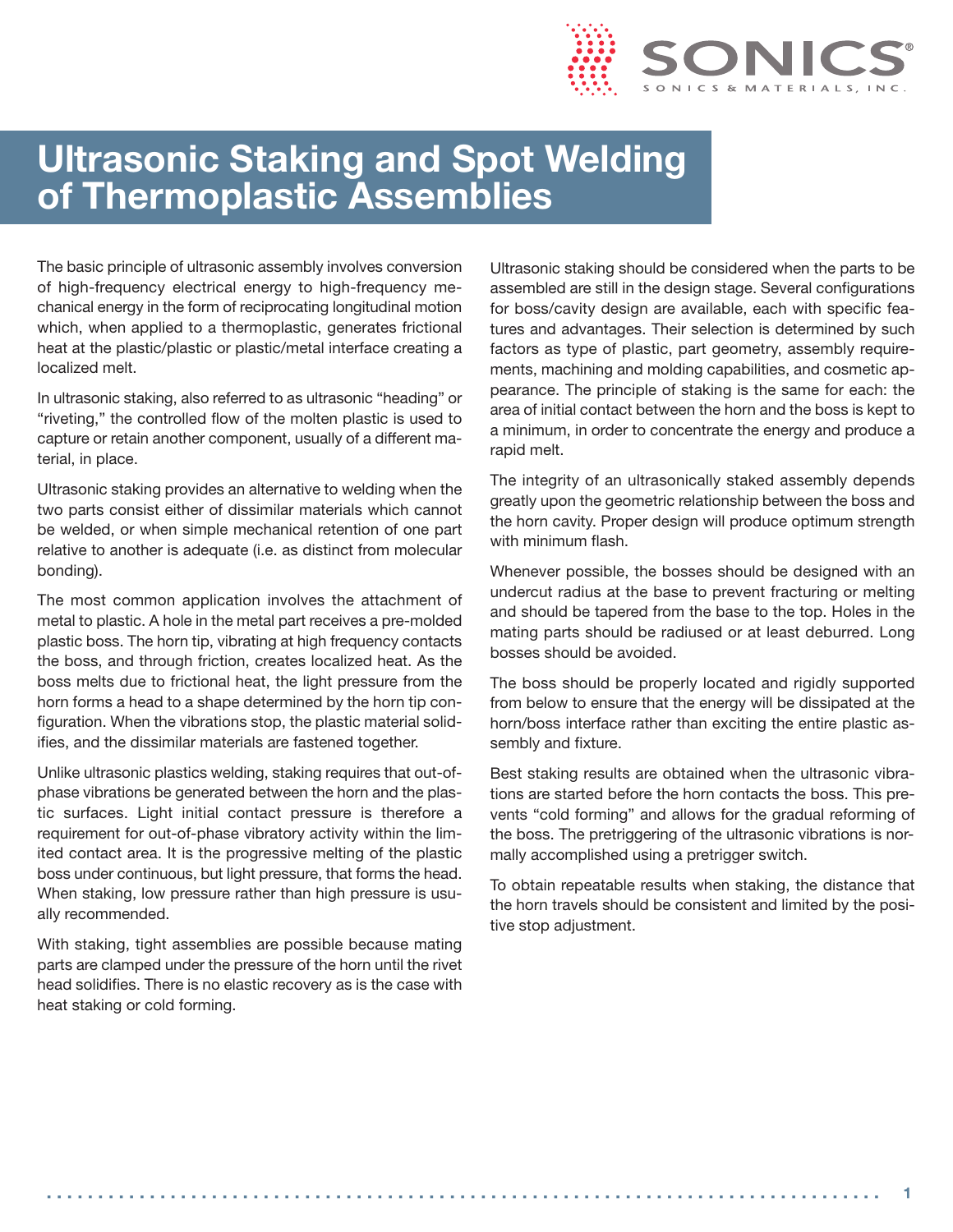# **Staking**

#### **STANDARD FLARED STAKE**

The standard flared stake satisfies the requirements of most applications. This stake is recommended for bosses with an O.D. of 1/16 inch (1.6 mm) or larger, and is ideally suited for low density, nonabrasive amorphous plastics.



#### **SPHERICAL STAKE**

The spherical stake is preferred for bosses with an O.D. less than 1/16 inch (1.6 mm) and is recommended for rigid crystalline plastics with sharp highly defined melting temperatures, for plastics with abrasive fillers, and for materials that degrade easily.



#### **HOLLOW STAKE**

Bosses with an O.D. in excess of 5/32 inch (4 mm) should be made hollow. Staking a hollow boss produces a large, strong head without having to melt a large amount of material. Also, the hollow stake avoids sink mark on the opposite side of the component, and enables the parts to be reassembled with self-tapping screws should repair and disassembly be necessary.

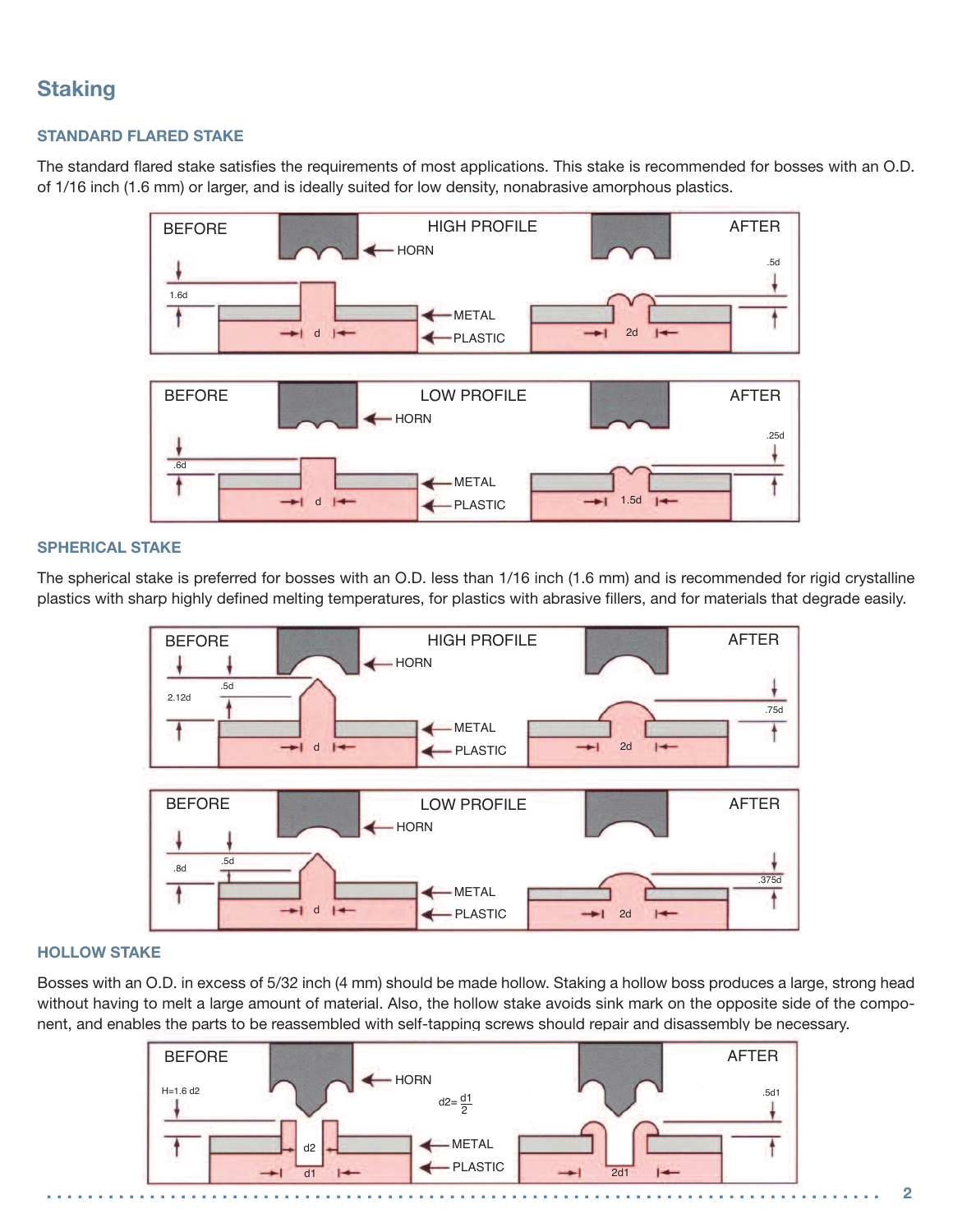#### **KNURLED STAKE**

The knurled stake is used in applications where appearance and strength are not critical. Since alignment is not an important consideration, the knurled stake is ideally suited for high volume production, and is often recommended for use with a hand held ultrasonic spot welder. Knurled tips are available in a variety of fine, medium and coarse configurations.



#### **FLUSH STAKE**

The flush stake is used for applications requiring a flush surface. The flush stake requires that the retained piece has sufficient thickness for a chamfer or counterbore.



### **Spot Welding**

Using an ultrasonic spot welder and standard replaceable tips, large thermoplastic parts, and those with hard-to-reach joining surfaces can easily be welded together.

Vibrating ultrasonically, the pilot of the tip penetrates the top sheet and enters the bottom sheet to a depth of one-half the top sheet thickness. The displaced molten plastic is shaped by a radial cavity in the tip to form an annular formation around the weld. Simultaneously, the molten plastic displaced from the second sheet flows into the preheated area and forms a permanent molecular bond.



### **Staking/Welding Tips**

Standard threaded tips available for staking and spot welding are listed on the back cover. Special carbide faced wear resistant tips are available for standard horns. Horns which cannot accept replaceable tips can readily be carbide coated. Most frequently bosses are ultrasonically staked one at a time using a standard horn and replaceable tip. It is possible, however, to stake several bosses simultaneously using a larger horn with multiple tips. Multi-element horns can be designed to satisfy applications where component geometry precludes the use of standard horns. Horns with up to six tips have been used successfully in multiple staking applications.